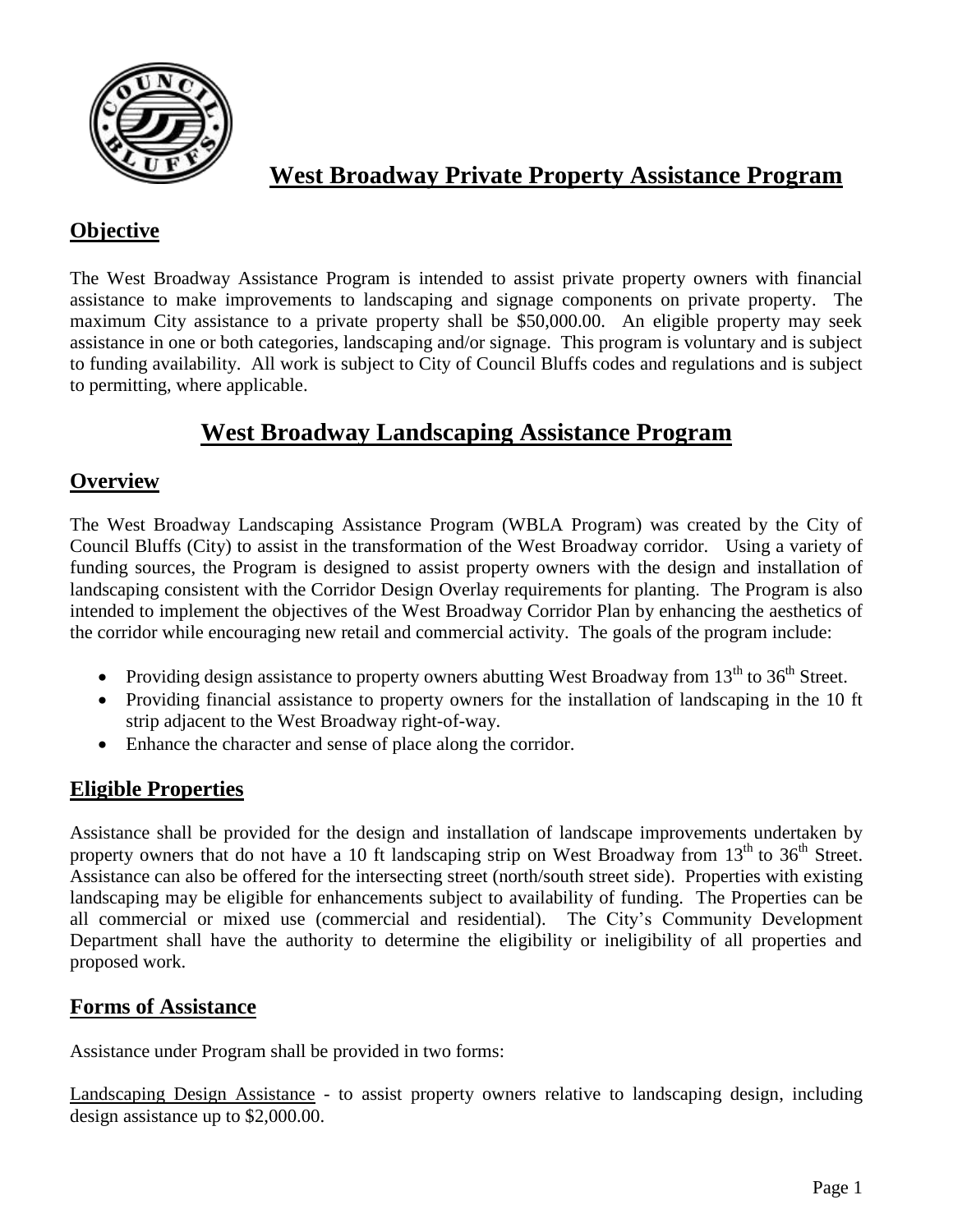Landscaping Installation Grant - provides up to a 50% grant for the installation of landscaping.

### **Landscaping Design Assistance**

### Program Description

Property owners can indicate their desire to utilize design assistance by submitting a letter or contacting the Community Development Department directly at 712-328-4629.

The City will provide a conceptual landscape and irrigation plan to property owners at no cost, prepared by a licensed landscape architect. The concept will illustrate the planting area, trees, shrubs, and turf, concrete curb, and other improvements included in the 10 ft landscaping strip, and a cost estimate. After discussions with the property owner, the City may make modifications of the design concept if the changes are consistent with the Corridor Design Overlay requirements.

The property owner will be responsible for submitting a final construction plan for the proposed planting and irrigation which shall be prepared by a landscape architect.

## **Landscaping Installation Grant**

### Program Description

A landscaping grant may be provided to owners of eligible properties to undertake the installation of landscaping in the 10 ft strip adjacent to West Broadway. All improvements must be in compliance with the Corridor Design Overlay requirements for plantings. The City may approve alternatives that deviate from the CDO regulations if said changes are found to be in the best interest of the City. Property owners interested in utilizing these funds must submit a complete application with required attachments. Upon approval by the City, grant assistance is provided to the property owner on a reimbursement basis as the project progresses. All grant funds must be matched by private funds from the property owner. No mortgage or other encumbrances will be required for participation in the grant program.

#### Funding Amounts

Assistance allowed will be equal to 50% of total eligible costs or \$150 per lineal feet of frontage whichever less is.

Regardless of frontage, the maximum amount of City assistance shall not exceed \$50,000 per property.

#### Eligible Costs

Eligible items include all costs directly attributable to the improvement of the 10 ft. landscaping strip. This includes demolition of existing pavement and drives; perimeter curbing and other hardscape treatments; irrigation systems; trees, shrubs and grasses; soil and soil enhancements; and mulch. Additional improvements may be determined to be eligible on a case-by-case basis.

Application – By separate document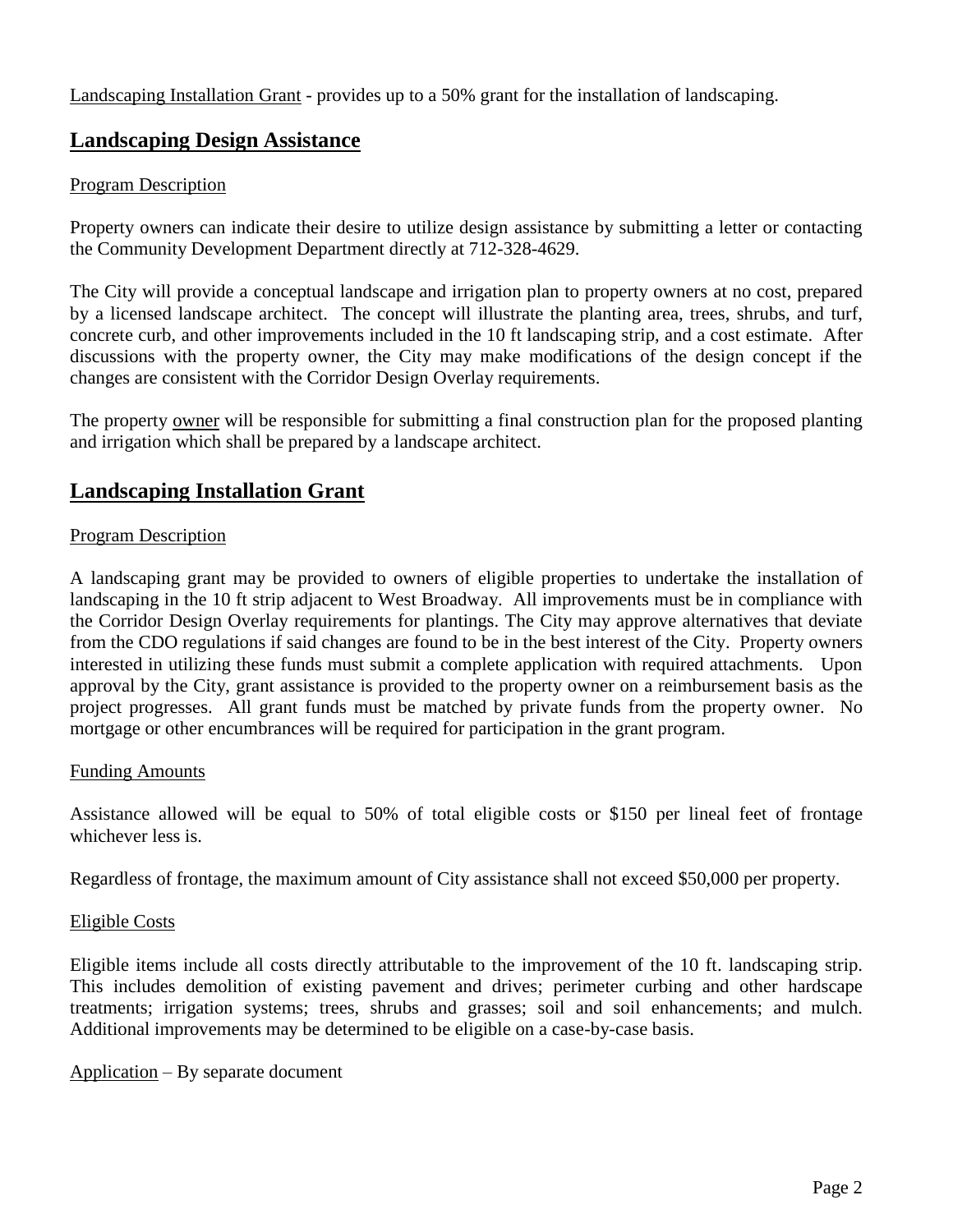## **General Program Requirements**

Eligible Applicant:Only a property owner or agent of the owner holding valid option or sales contract is an eligible applicant. Building tenants wishing to make building improvements may work with the owner to complete an application. The owner and tenant may enter into a separate agreement in which the tenant reimburses the owner for the costs of improvements. The application, however, must be signed and submitted by the property owner.

Eligible Activities: The City shall have the authority to determine the eligibility or ineligibility of all proposed work.

Eligible Properties: Properties that have frontage on West Broadway from  $13<sup>th</sup>$  to  $36<sup>th</sup>$  Street.

Design Principles:Corridor Design Overlay standards for planting shall be applied to all projects.

Code Compliance: Participants in the Program must be in compliance of all City Codes.

Permit Requirement: Participants will be responsible for securing all required construction permits from the City.

Inspection: Participants shall permit inspection of the property by the City for compliance with all City codes and ordinances pertaining to code compliance and such other inspections deemed necessary in connection with the property.

Evaluation Criteria:The City's decision to accept an application will be based on fund availability, the merits of the proposed project, the support it provides to the advancement of the City's redevelopment goals and the goals set for this program.

Competitive bids: The property owner will be responsible for obtaining two competitive bids and the lowest responsible bidder shall be selected.

Timely Performance**:** All projects assisted by these programs must be completed in a timely manner. The contract will allow a maximum of 6 months for completion. Specific completion dates may be established so as to coordinate with the City's street and infrastructure project. When it can be demonstrated that circumstances clearly beyond the property owner's control prohibit completion in 6 months, the City may grant 3-month extensions. Failure to complete the project in a timely manner will result in a cancellation of the contract, de-obligation of any unexpended funds, and at the discretion of the City, recapture of expended funds.

Eligible Contractors: Participants shall award contracts for work only to contractors who are actively involved in the landscaping profession and should be able to demonstrate their ability to complete the necessary work. Contractors must also show evidence of adequate liability and workman's compensation. Lien releases are to be signed by the contractor and filed with the City prior to a final disbursement.

Time and Maintenance Requirement: The property owners shall be solely responsible for maintaining the landscaping and irrigation system located on private property. All planting shall respect City codes for sight lines at intersections and driveway locations.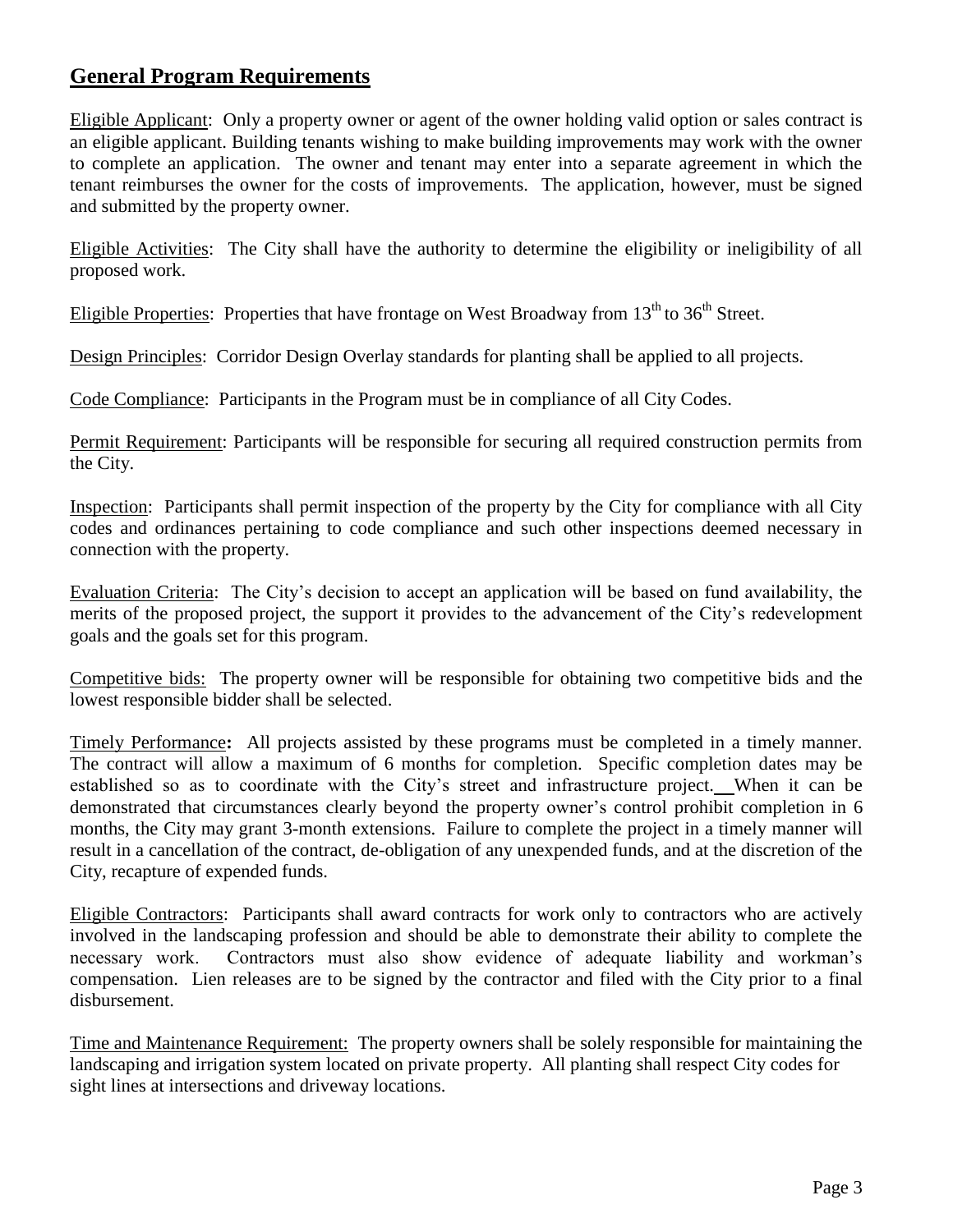# **West Broadway Detached Signage Assistance Program**

### **Overview**

The West Broadway Detached Signage Assistance Program was created by the City of Council Bluffs (City) to assist in the transformation of the West Broadway corridor. Using a variety of funding sources, the Program is designed to assist property owners with the installation of detached signage consistent with the Corridor Design Overlay requirements. The Program is also intended to implement the objectives of the West Broadway Corridor Plan by enhancing the aesthetics of the corridor while encouraging new retail and commercial activity. The goals of the program include:

- Providing financial assistance to property owners for the replacement of pole signs with ground/monument signage.
- Enhance the character and sense of place along the corridor.

### **Eligible Properties**

Assistance shall be provided for the conversion and/or removal of pole signs with detached ground/monument signs or wall signs. The program may also assist with the relocation of existing ground/monument signage to eliminate vision clearance obstructions. The Properties can be all commercial or mixed use (commercial and residential). The City's Community Development Department shall have the authority to determine the eligibility or ineligibility of all properties and proposed work.

### **Forms of Assistance**

Assistance under the program shall be provide financial assistance up 50% of the sign purchase and the installation cost, exclusive of electronic message boards, not to exceed \$15,000.00.

### **Detached Signage Assistance Grant**

#### Program Description

The signage grant may be provided to owners of eligible properties to undertake conversion and/or remove of pole signs and replacement with detached ground/monument signs or wall signs. The program may also assist with the relocation of existing ground/monument signage to eliminate vision clearance obstructions. Property owners interested in utilizing these funds must submit a complete application with required attachments. Upon approval by the City, grant assistance is provided to the property owner on a reimbursement basis as the project progresses. All grant funds must be matched by private funds from the property owner. No mortgage or other encumbrances will be required for participation in the grant program.

The program is not intended to establish new ground/monument sign(s) without the removal of a pole sign.

### Funding Amounts Assistance allowed will be equal to 50% of total eligible costs, not to exceed \$15,000.00.

### Eligible Costs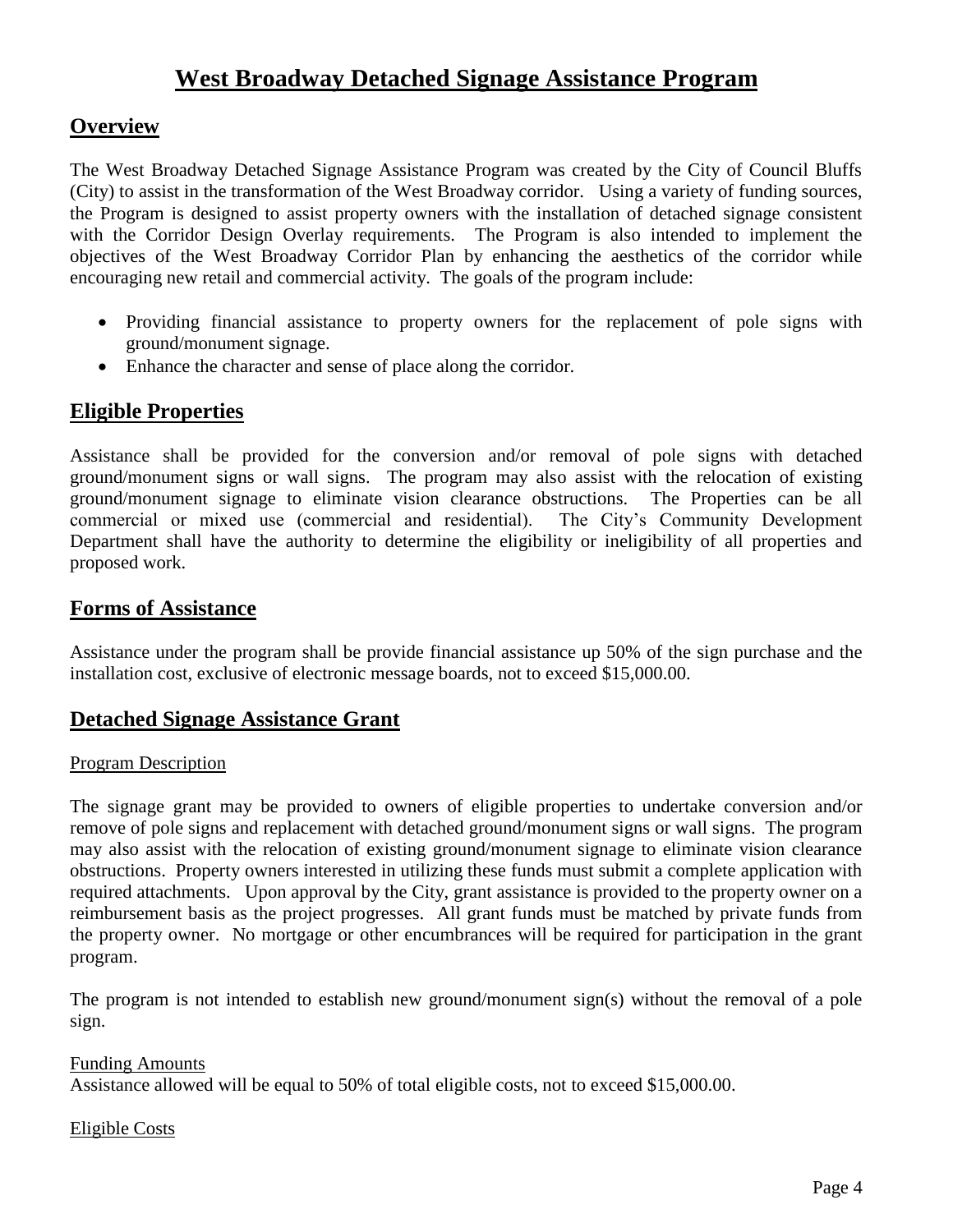Eligible items include all costs directly attributable to the removal of the pole sign and placement of the ground/monument sign, or the relocation of an existing ground/monument sign to eliminate vision clearance obstructions, or the placement of walls sign(s) in lieu of a new monument sign. This may include: demolition, footings, electric, minor landscaping costs. Additional improvements may be determined to be eligible on a case-by-case basis.

Eligible costs do not include electronic message center components. In cases where the owners desires inclusion of an electronic message center component into the monument sign the cost shall be excluded from the eligible costs for purposes of the grant.

On-site directional signs are not eligible.

Application- By separate document

### **General Program Requirements**

Eligible Applicant:Only a property owner or agent of the owner holding valid option or sales contract is an eligible applicant. Building tenants wishing to make building improvements may work with the owner to complete an application. The owner and tenant may enter into a separate agreement in which the tenant reimburses the owner for the costs of improvements. The application, however, must be signed and submitted by the property owner.

Eligible Activities: The City shall have the authority to determine the eligibility or ineligibility of all proposed work.

Eligible Properties: Properties with pole signs or properties with ground/monument signs that cause a vision clearance obstruction, that have frontage on West Broadway from 13<sup>th</sup> to 36<sup>th</sup> Street.

Design Principles:Chapter 15.32: Corridor Design Overlay and 15.33: Signs of the *Municipal Code.*

Code Compliance: Participants in the Program must be in compliance of all City Codes.

Permit Requirement: Participants will be responsible for securing all required construction permits from the City. Installation must be by an appropriately licensed contractor in the City of Council Bluffs.

Inspection: Participants shall permit inspection of the property by the City for compliance with all City codes and ordinances pertaining to code compliance and such other inspections deemed necessary in connection with the property.

Evaluation Criteria:The City's decision to accept an application will be based on fund availability, the merits of the proposed project, the support it provides to the advancement of the City's redevelopment goals and the goals set for this program.

Competitive bids: The property owner will be responsible for obtaining two competitive bids and the lowest responsible bidder shall be selected.

Timely Performance**:** All projects assisted by these programs must be completed in a timely manner. The contract will allow a maximum of 6 months for completion. Specific completion dates may be established so as to coordinate with the City's street and infrastructure project. When it can be